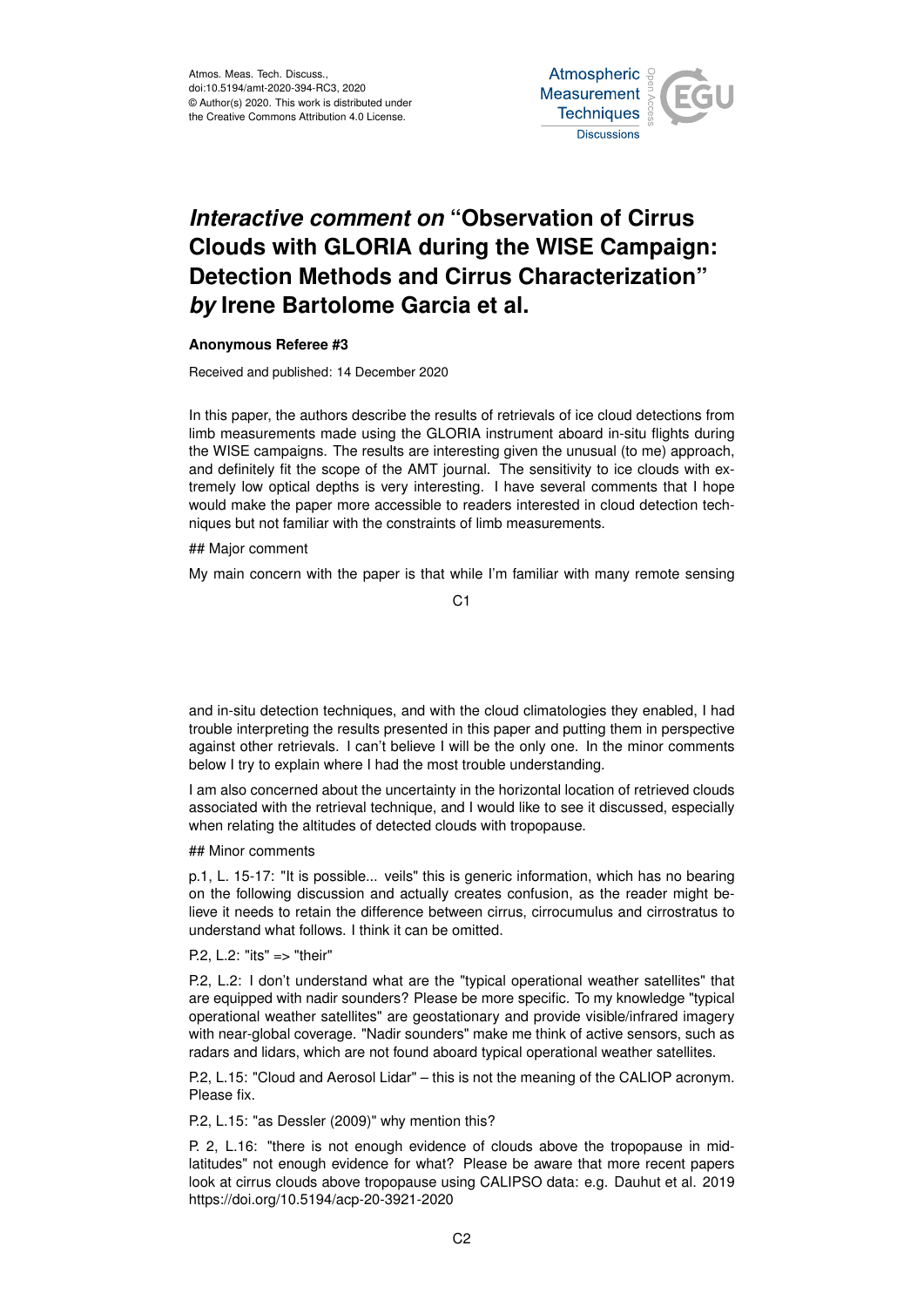P. 2, L.22: "LIDARs" => "lidars"

P. 2, L.24: If you are interested in SVC cover derived from CALIPSO, please be aware of Martins et al. 2010 https://doi.org/10.1029/2010JD014519, Reverdy et al. 2012 https://doi.org/10.5194/acp-12-12081-2012, or Wang et al. 2019 https://doi.org/10.1029/2018JD029845

P. 2, L.26: Again, which nadir viewing instruments?

P. 2, L.33: I understand that this is the resolution of a pixel looked on straight from the plane, i.e. in a plane normal to the direction of view. What is the volume of air described by the measurement in a straight line away from the plane, I.e. along the line of sight? Is the tangent altitude the point of lowest altitude along the line of sight? Please mention these precisions.

P. 3, L. 9: "step stone" => "stepping stone"?

P. 3, L. 23: "one profile": what is the vertical resolution of one such profile?

P. 6, Figure 2: I'm not overly familiar with measurements like GLORIA's, so please forgive me if I ask obvious questions. Here are a few things I think I've understood, that I don't think are explicitly stated before the figure, and that would help its understanding if they were:

- I understand each blue line in Figure 2 to be a different line of sight.

- I understand GLORIA scans successive lines of sight, each corresponding to a different angle with the horizontal, and each describing cloud information along the line of sight that corresponds to that angle and to a minimum altitude level.

- I understand that the cloud information (IWC) is integrated along the line of sight, and the obtained IWP used as cloud indicator. It follows that the instrument documents the vertical distribution of clouds across a very large horizontal distance that varies with altitude, eg for 7km ASL the horizontal distance described is 420km, for 15km it is

C3

660km, for 18km it is 720km, etc (according to the lines of Figure 2).

- I understand that analysis of GLORIA data can tell a cloud is located along a given line of sight, which provides some insights into its spatial location. Each value of GLORIA's vertical cloud profiles is representative of a quite long path, that is longest at highest altitudes, and neither horizontal nor vertical: for instance, the lowest line of sight in Figure 2 will document cloud presence at ∼12km ASL 60km away from the plane, at ∼10km ASL 120km away, down to ∼6km ASL 330km away, and then up again.

My understanding of those points sometimes comes from later sections of the text. If my understanding is correct, could you please find a way to include those points in the text before reaching Figure 2, or in the legend of Figure 2, to help readers unfamiliar with the approach?

Figure 2: Would it be possible to add a cloud to this figure and show next to it the cloud profile that would then be generated, with the final base and top altitudes? It would help interpretation by non-experts.

Figure 2: What happens when a cloud is present at high distances from the plane, beyond the tangent, and is picked up by a line-of-sight that shoots low? For instance, a cloud located 600km away from the plane at 14km ASL could appear in the lowest line of sight. In that case, would the cloud be attributed a ∼6km altitude, ie a 8km error ? Is there a way to know whether that situation is frequent, i.e. to quantify the error in vertical distribution due to that uncertainty on the cloud position along the line of sight?

Section 2.1: This might be painfully obvious to the authors, but I'm afraid I'm not sure I understand in which direction the scan is occurring? Are the lines of sight always pointing the same way with respect to the plane? Is the instrument looking in a different direction every time the plane changes direction?

P. 9, Figure 3: Assuming I've understood correctly how to interpret GLORIA's measurements, does it mean that cloud base and top can be located very different distances